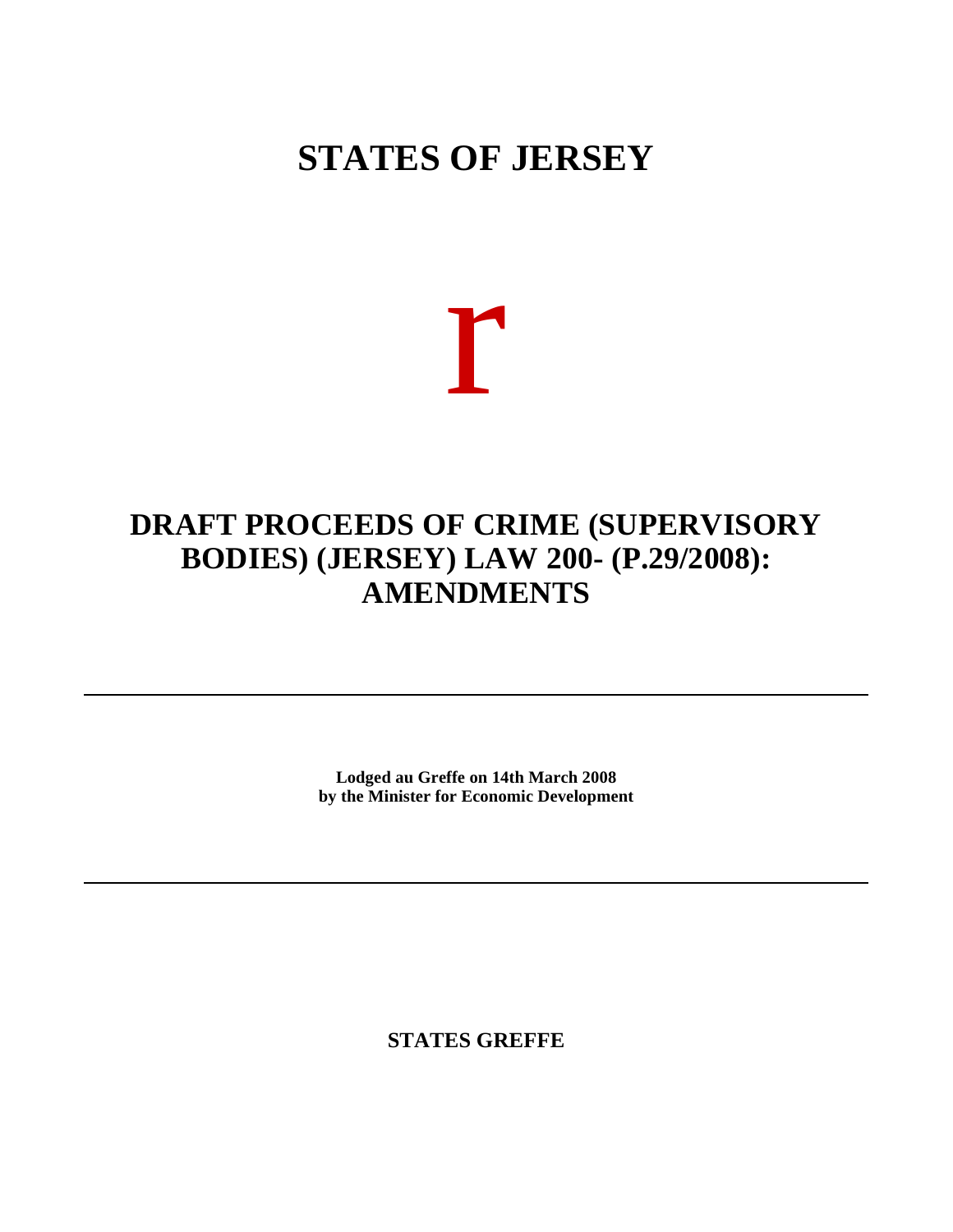#### **1 PAGE 18, ARTICLE 1(1) –**

For the definition of "regulated person" substitute the following definition –

" 'regulated person' means a person –

- (a) who is not a registered person; and
- (b) who carries on
	- (i) a regulated business; or
	- (ii) a business which is not a regulated business by virtue of  $-$ 
		- (A) Article 4 or 5 of the Financial Services (Money Service Business (Exemptions)) (Jersey) Order 2007, or
		- (B) paragraph 4 of the Schedule to the Financial Services (Trust Company Business (Exemptions No. 2)) (Jersey) Order 2000.".

#### **2 PAGE 20, ARTICLE 5 –**

In Article 5(1) for the words "person carrying on a regulated business" substitute the words "regulated person".

#### **3 PAGE 54, NEW ARTICLE 44 –**

(a) after Article 43 insert the following Article –

#### **"44 Regulations and Orders**

- (1) The Minister may by Order prescribe any matter which is to be, or may be, prescribed under any provision of this Law.
- (2) An Order or Regulations under this Law may contain such transitional, consequential, incidental or supplementary provisions as appear to the Minister or the States, as the case may be, to be necessary or expedient for the purposes of the Order or Regulations.";
- (b) renumber the remaining Articles accordingly.

#### **4 PAGE 56, ITEM 5 OF THE SCHEDULE –**

For paragraph (d) in column 3 of item 5 in the Schedule substitute the following paragraph  $-$ 

"(d) Financial Services (Trust Company Business (Exemptions No. 2)) (Jersey) Order 2000 other than business carried on in the circumstances described in paragraph 4 of the Schedule to that Order (experienced personal advisers);".

MINISTER FOR ECONOMIC DEVELOPMENT